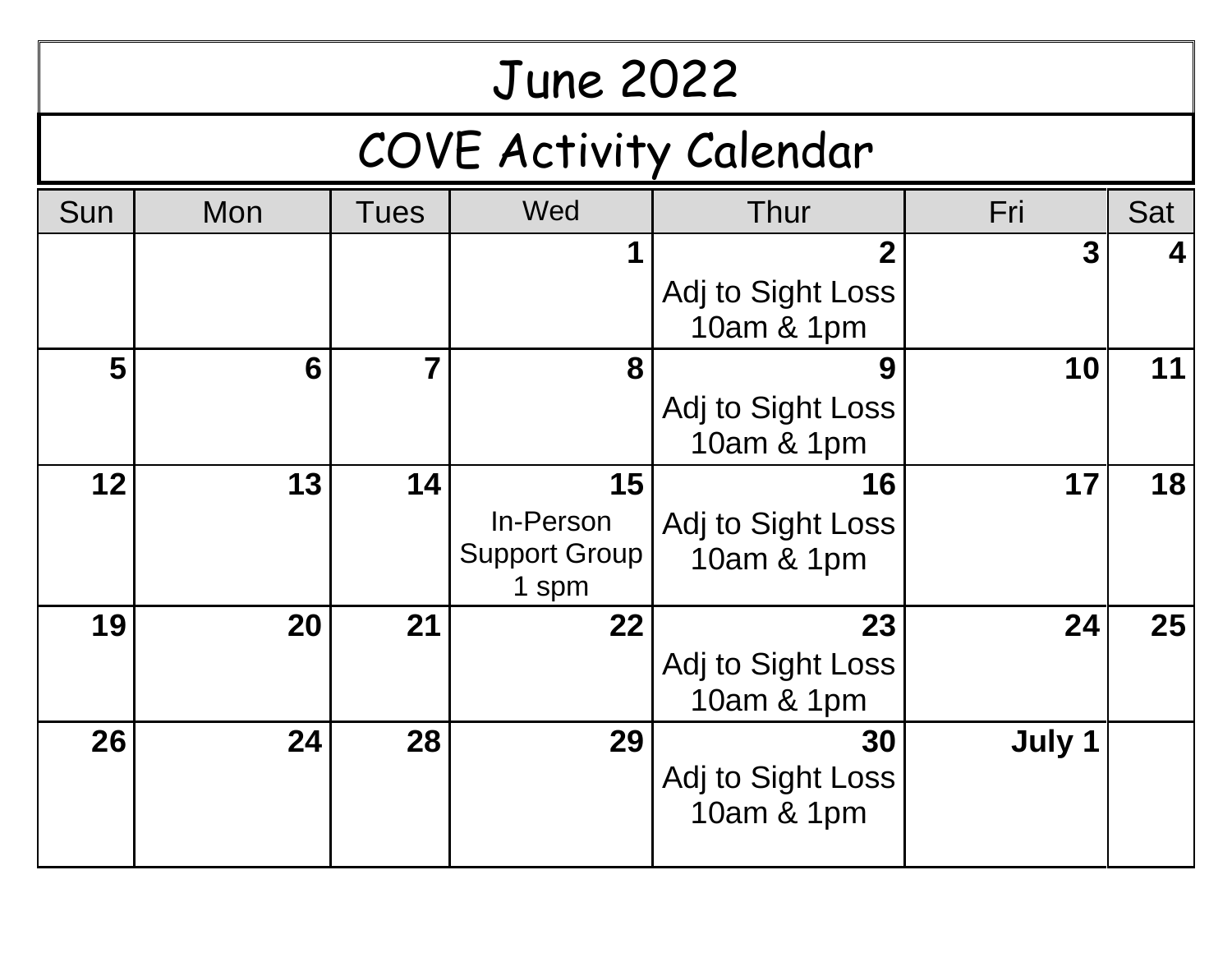# **COVE's June Group Meetings**

**In this notice you will find the information for the Group Meetings for June. The dates, locations, links, and times are for the group sessions. This June we will have an in-person session, our first since the COVID-19 pandemic began. The remote sessions will also continue. The staff at COVE looks forward to meeting with all of you, whether in-person and/or remotely.**

**Be sure to note whether the remote session is using Zoom or Dialpad.**

**Zoom Sessions use these links:**

- **By Computer: https://us02web.zoom.us/j/383007031**
- **By One-tap Mobile (smartphone/tablet): +16699009128,,383007031#**
- **By Phone Dial-in: 669-900-9128 Meeting ID: 383 007 031**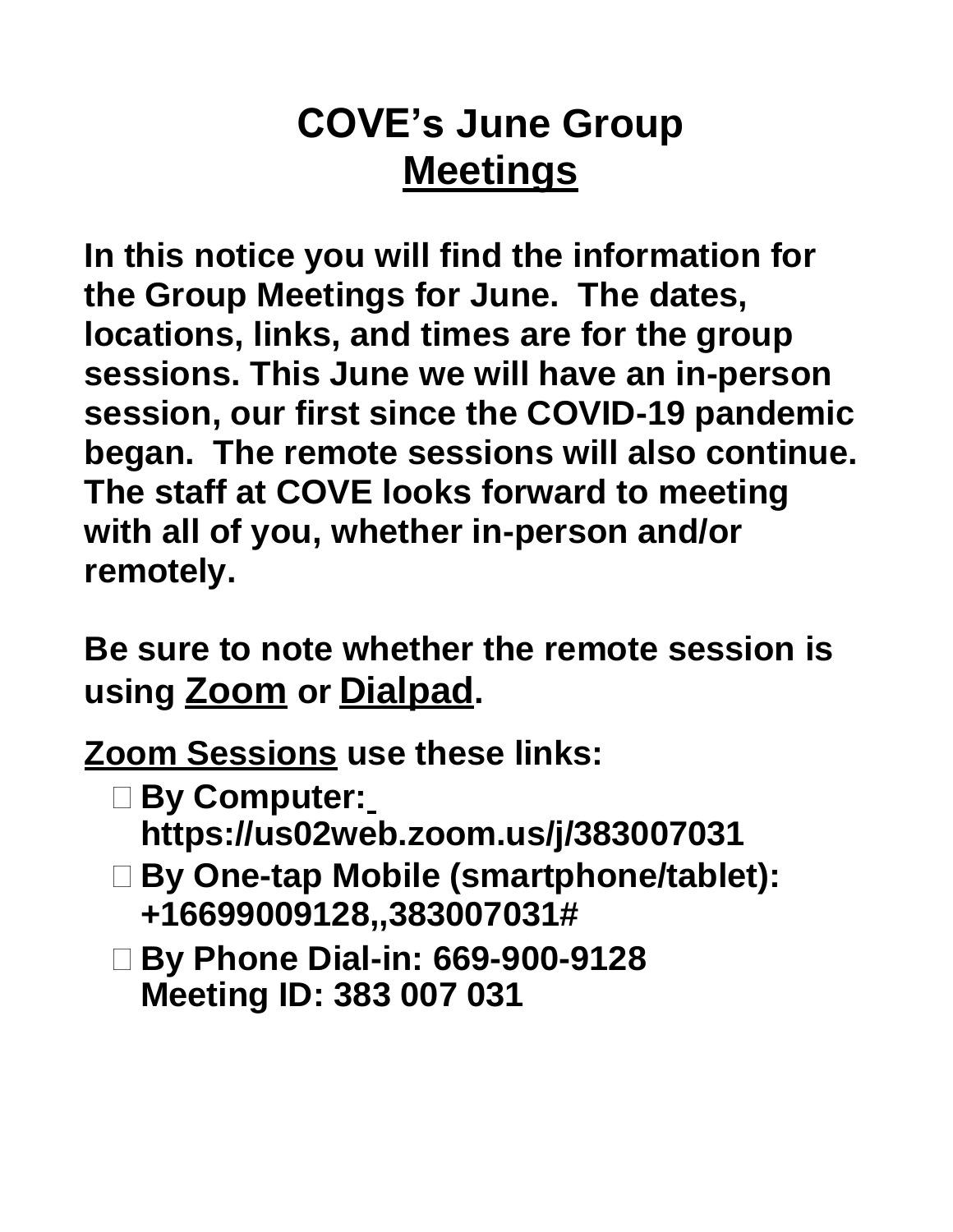**Dialpad Sessions will use these links:**

- **By Computer, Tablet, or Smartphone: https://meetings.dialpad.com/covemerced**
- **By Phone: Dial 209-232-1353, then press 1.**
- **or Dialpad can call you. Contact COVE to be added to the call list, 209-722-8118, or info@covemerced.org**
- **added to the call list, 209-722-8118, or info@covemerced.org**

## **Adjusting to Sight Loss Group**

**Open to anyone dealing with sight loss, including family members, friends, and caregivers. A different topic is presented each week.**

### **Thursdays**

- **10:00am – 11:00am, via Zoom**
- **1:00pm – 2:00pm, via Dialpad**

### **Special Presentation**

**June 30, 2022, 10:00am and 1:00pm Pakou Cha of the California Telephone Access Program (CTAP) will present on the products and services available to ensure Californians with a disability have telephone access. This includes persons with a visual impairment.** 

**COVE Support Group**

**Wednesday, June 15, 2022 – 1:00 – 2:30pm Location: COVE, 1901 G Street, Merced, CA In-person group meeting – Useful Gadgets Around the Home (see attached flyer for more details)**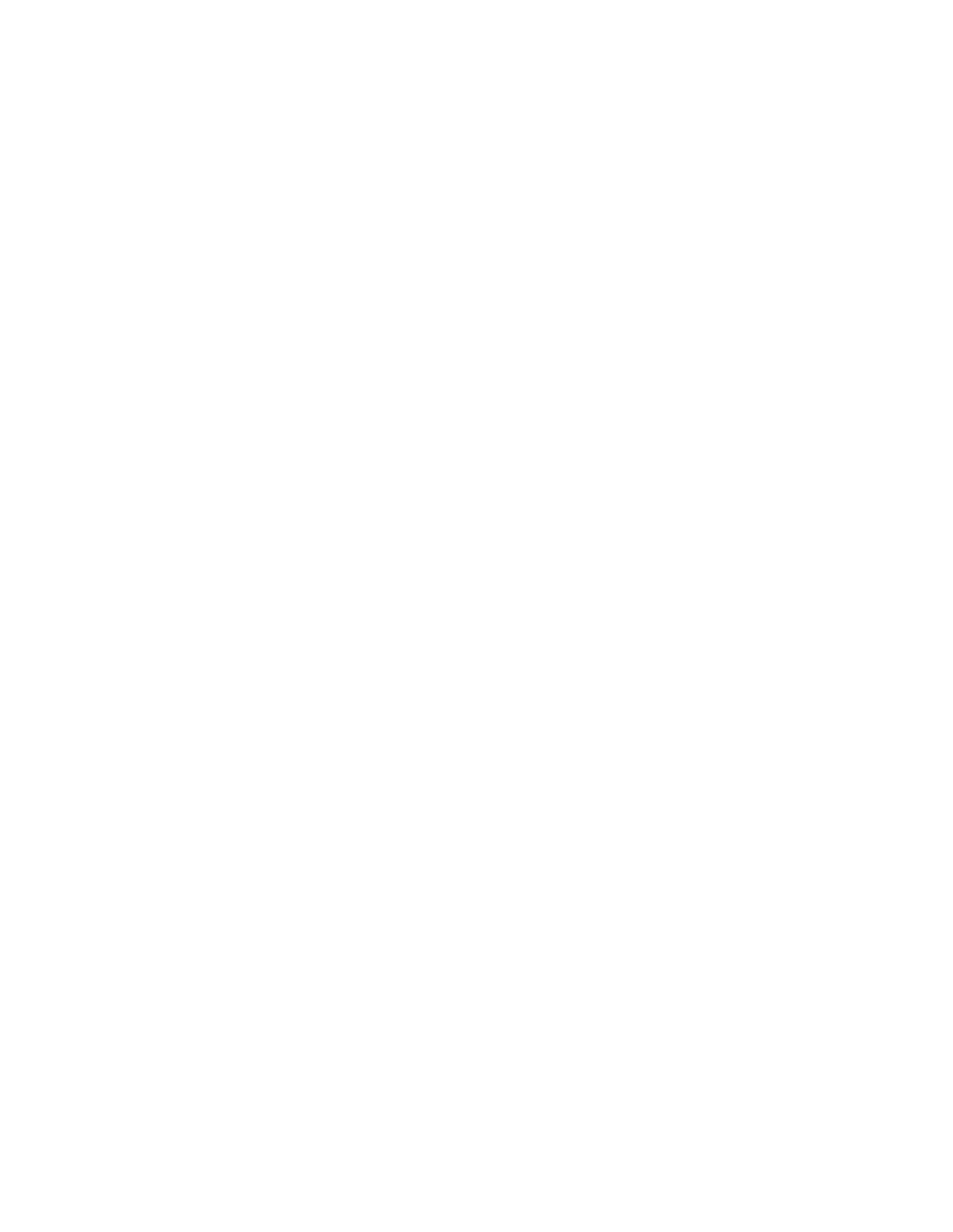**COVE Support Group**

**Welcome Back**

**In-person group meeting at COVE Wednesday, June 15, 2022 1:00 – 2:30pm COVE – 1901 G Street, Merced** 

**COVE invites you to our first in-person support group meeting since March 2020. The topic for the meeting is gadgets to assist in the home. Come learn and share about aids that help persons with a visual impairment accomplish daily tasks.** 

**Refreshments will be provided.**